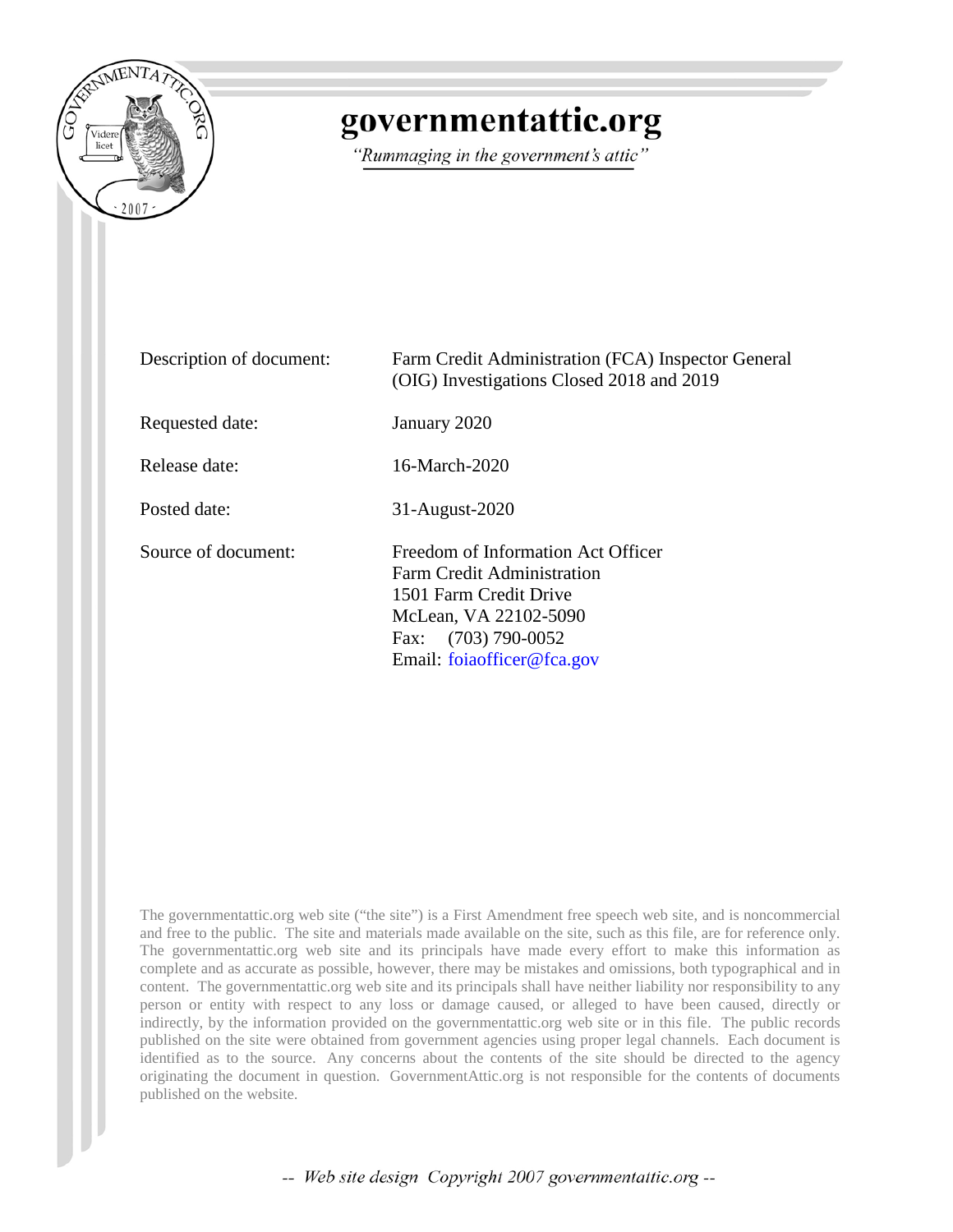From: Agans, Autumn <AgansA@fca.gov> Cc: Agans, Autumn <AgansA@fca.gov> Sent: Mon, Mar 16, 2020 4:36 pm Subject: FOIA Request - FCA OIG #13683

This letter is in response to your Freedom of Information Act, 5 U.S.C. § 552 (FOIA), request to the Farm Credit Administration (FCA or Agency). You requested a listing of Inspector General investigations closed during CY 18 and CY19.

We have conducted a thorough search of the Agency's records and located 1 document responsive to your request, which is enclosed in its entirety. The OIG notes that the OIG posts summary closing memoranda for all investigations at [https://www.fca.gov/about/inspector-general-plans-and-reports.](https://www.fca.gov/about/inspector-general-plans-and-reports)

There are no fees associated with this request.

For your information, Congress excluded three discrete categories of law enforcement and national security records from the requirements of FOIA. See 5 U.C.S. § 552(c) (2006 & Supp. IV (2010)). This response is limited to those records that are subject to the requirements of the FOIA. This is a standard notification that is given to all our requesters and should not be taken as an indication that excluded records do, or do not, exist.

I trust this information fully satisfies your request. If you need further assistance or would like to discuss any aspect of your request, please do not hesitate to contact me at 703.883.4082 or [agansa@fca.gov.](mailto:agansa@fca.gov) FCA's FOIA Public Liaison is also available for assistance at [FOIAPublicLiaison@fca.gov.](mailto:FOIAPublicLiaison@fca.gov)

Sincerely,

Autumn R. Agans Senior Attorney Leadership Professional in Ethics & Compliance Alternate Designated Agency Ethics Official FOIA Officer, Privacy Act Officer Office of General Counsel Farm Credit Administration 1501 Farm Credit Drive, McLean, Virginia 22102 P 703.883.4082 • M 703.966.6071 • [agansa@fca.gov](mailto:agansa@fca.gov)